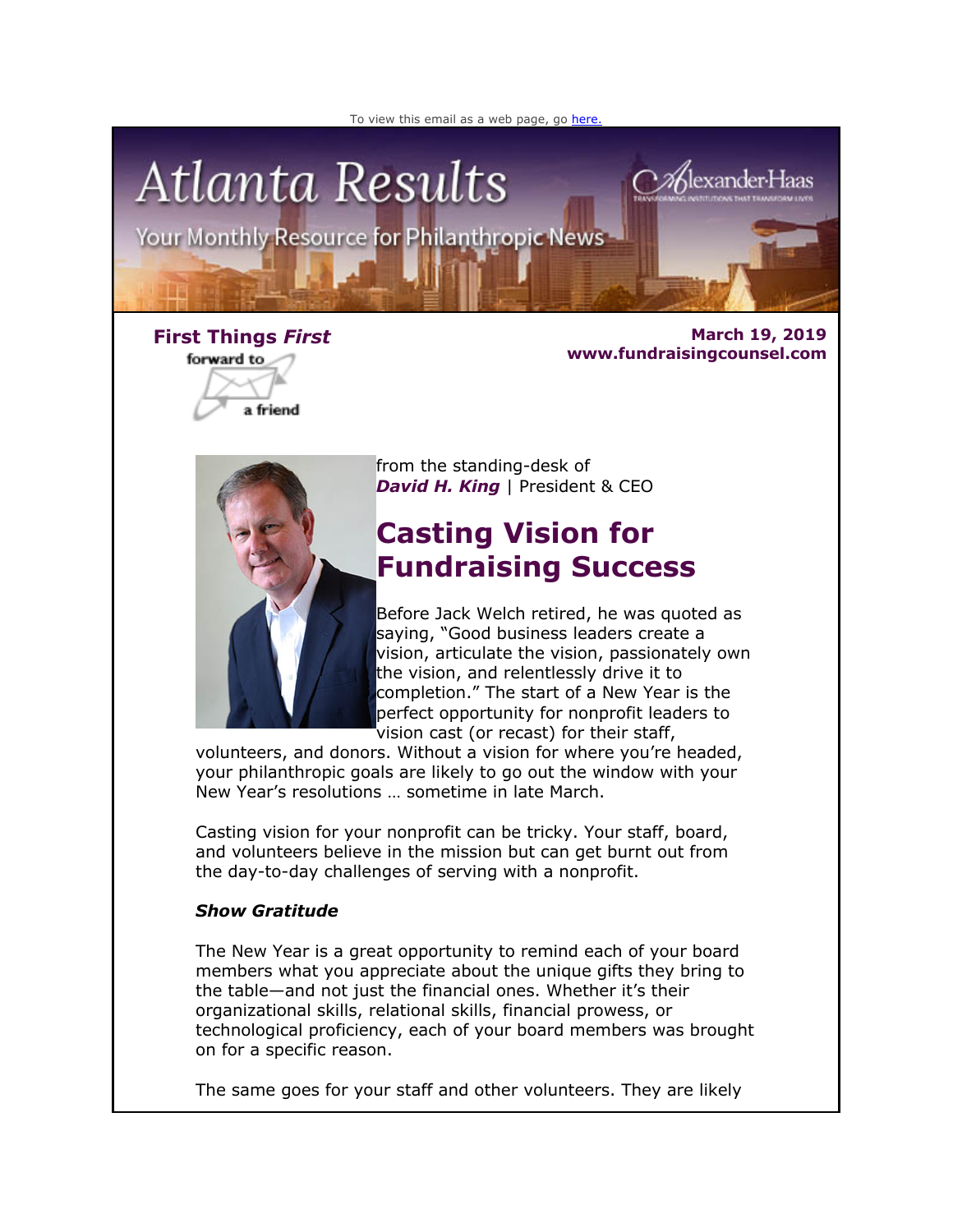going above and beyond because they believe in the mission of your organization. Yet, they are probably being given very few resources to make everything happen. That can be the exhausting reality in the nonprofit world. Simple gifts, handwritten thank you notes, or a festive party that they don't have to organize or clean up after, can go a long way in boosting morale, reconnecting the team, and demonstrate your gratitude.

### *Paint a Bigger Picture*

People give to charities for emotional reasons, not rational ones. But even the most devoted donors can lose sight of the reasons they choose your organization over another.

#### **[Read more here...](http://fundraisingcounsel.com/casting-vision-for-fundraising-success-in-2019/)**



### **The Power of the Nudge**

Here at the beginning of the first quarter of the year, nonprofits across the spectrum are analyzing the results of year-end giving campaigns, looking for the trends that will help set priorities and metrics for the upcoming year. A recent online article on behavioral economics may provide a new perspective. An

article in the online quarterly magazine, the *Stanford Social Innovation Review,* explains the science behind behavioral economics for insight into whether people are giving or not giving to charity and how to "nudge" donors toward giving more.

The authors describe how the science can "help facilitate donations, whether impulsive—quick gifts involving little analysis but rapid and positive emotional feedback—or deliberate—thoughtful contributions that resist the temptation of fast, feel-good donor experiences and more deeply account for the recipients of the aid and its results."

### **[Read more about the science here...](http://fundraisingcounsel.com/the-power-of-the-nudge/)**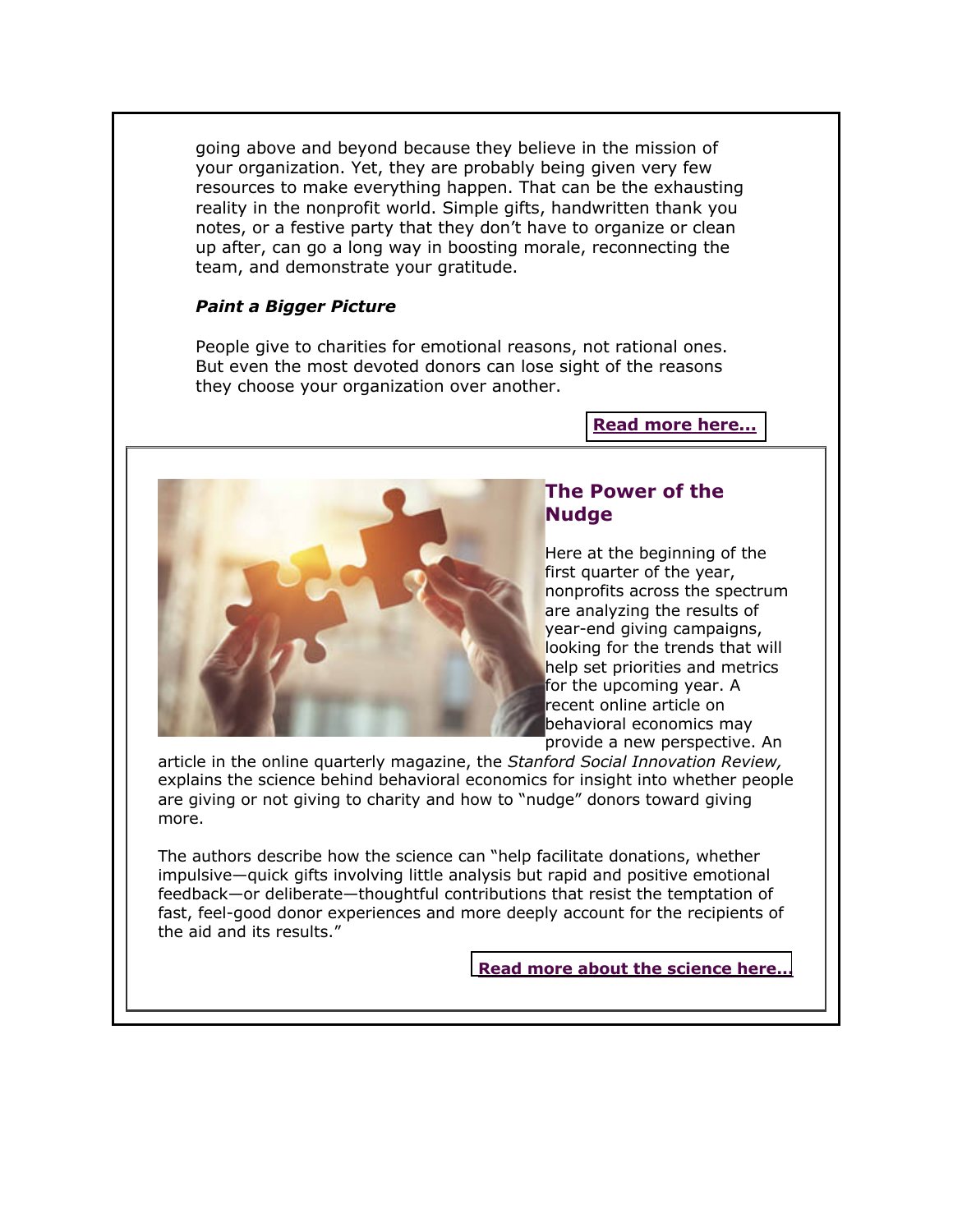# YOU HAVE UNIQUE CHALLENGES. We have fundraising solutions.





TRANSFORMING INSTITUTIONS THAT TRANSFORM LIVES

## **Listen and** *Learn....*



**[T](http://fundraisingcounsel.com/the-culture-of-philanthropy-within-faith-based-organizations-with-reverend-george-wirth/)he Culture of Philanthropy** Former Pastor of First Presbyterian FUTURES IN FUNDRAISING Church of Atlanta, George Wirth joins **Presented by CALexander Haas Alexander Haas President & CEO David** King on this edition of *Futures in* 

> Wirth and King discuss the culture of philanthropy within faith-based organizations and the pastors' role for casting the vision for fundraising.

**[click on picture for podcast](http://fundraisingcounsel.com/the-culture-of-philanthropy-within-faith-based-organizations-with-reverend-george-wirth/)**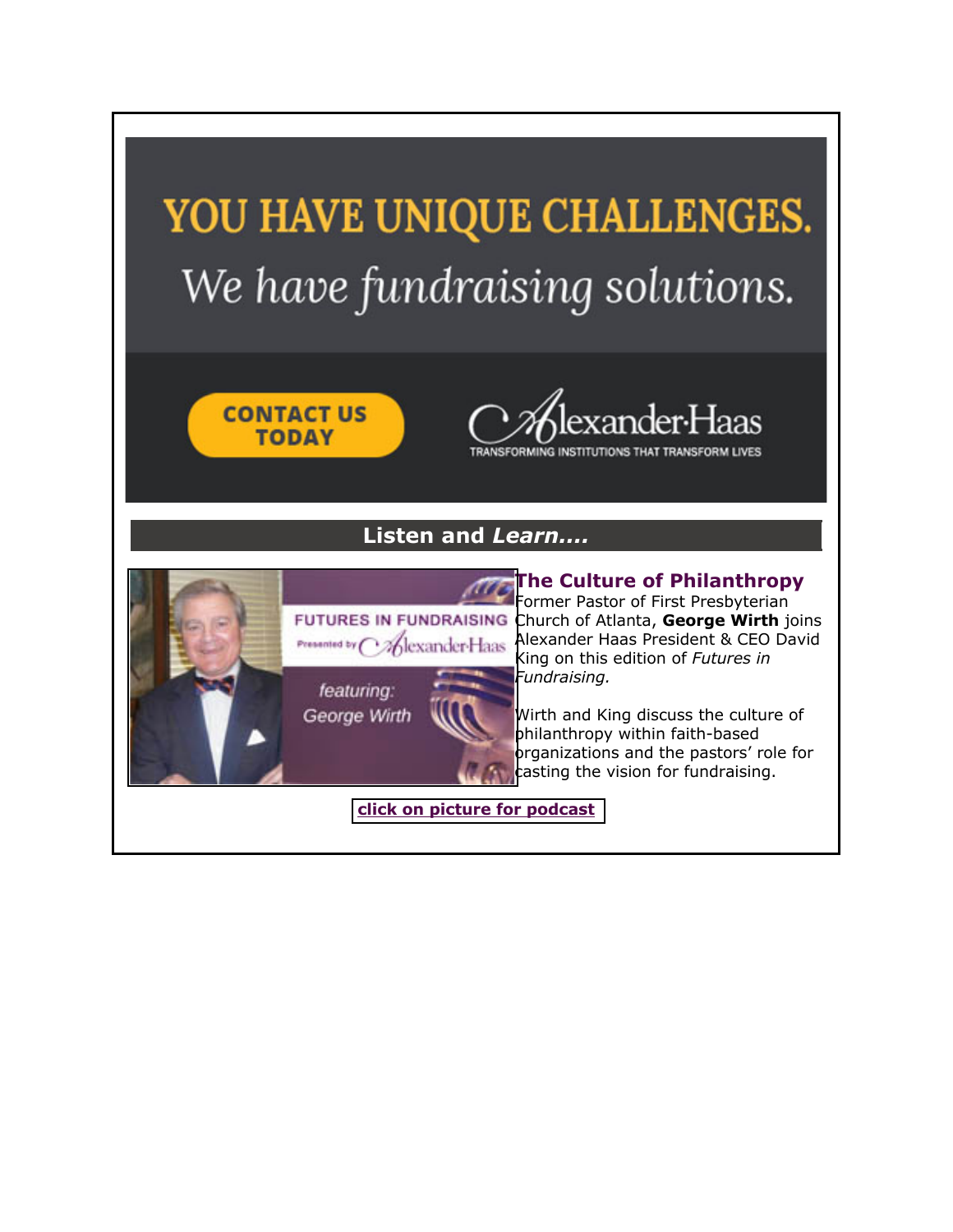

### **Are You Listening to Our Podcast?**



**NonprofitNews.com** thinks you should! The website's **Donorbox Blog** lists our podcast **Futures in Fundraising** #4 on a list of **8 Podcasts for Nonprofit Founders (in 2018)**.

Catch a new episode of Futures in Fundraising each month on Tuesdays at 10:00 am (EST) on Facebook Live.

To download this show and catch up on

others, find us on iTunes.

*Listen* **[to all our podcasts here....](http://fundraisingcounsel.com/news-views/futures-in-fundraising-podcasts/)**

## **We'd Like You to** *Know....*

### **Transforming Institutions**

For more than 30 years, Alexander Haas has been a fixture in the Atlanta nonprofit community. We are honored to have worked with some of the largest, and some of the smallest, organizations that help make Atlanta a better place to live.

**[Our Metro Atlanta](http://fundraisingcounsel.com/our-clients/)** *Client Partners*

### **Our Transformational Services**

You're just a jump away from learning about all the fundraising aids Alexander Haas has in its vault of Transformational Services.

*[Jump!](http://fundraisingcounsel.com/services/)*